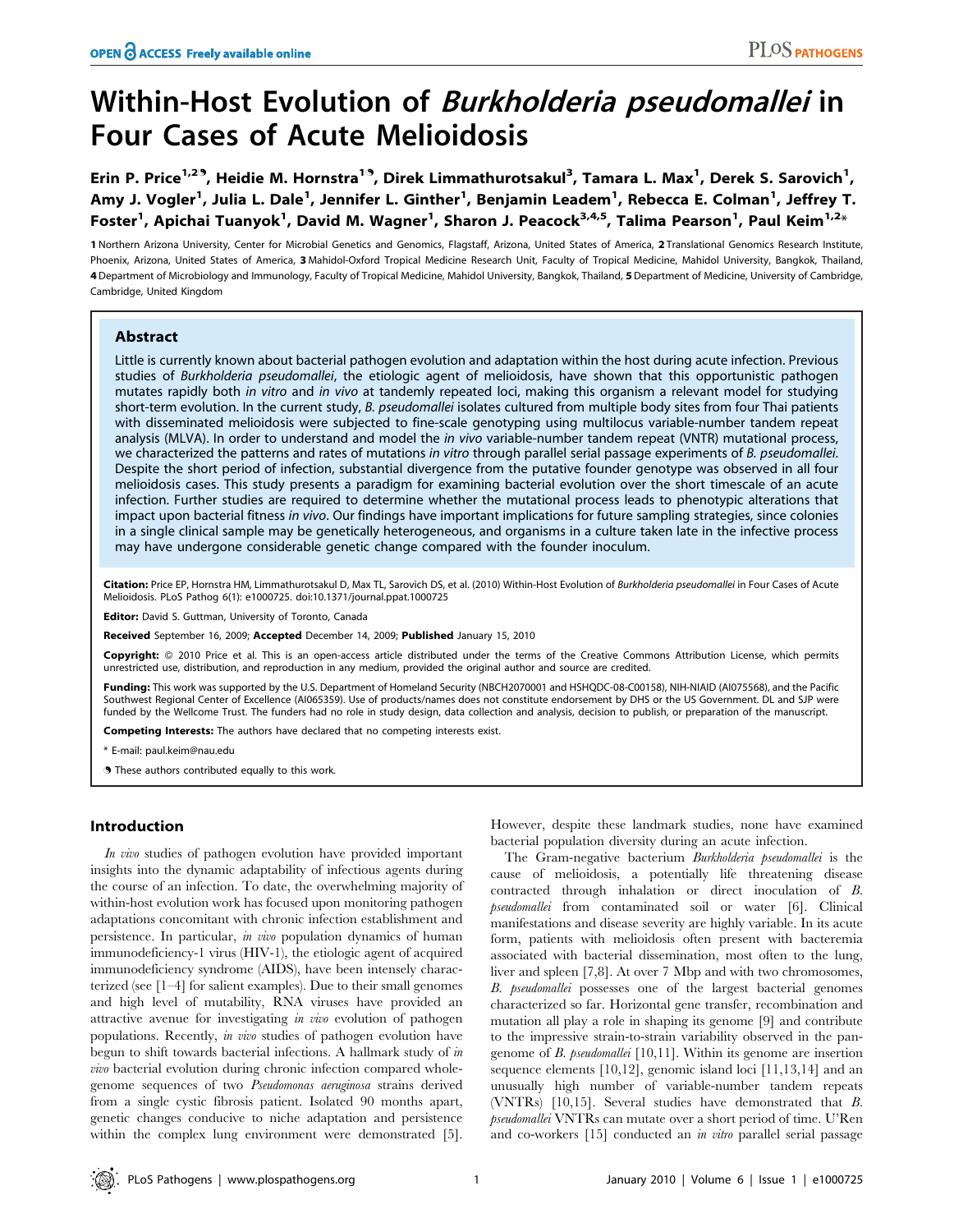# Author Summary

While both viral and bacterial pathogens have been shown to undergo genetic changes over the course of a chronic infection, this phenomenon has not been studied during an acute infection and as such is not well understood. Here, we examined within-host evolution of the pathogen Burkholderia pseudomallei during acute infection. B. pseudomallei causes the disease melioidosis, a significant cause of morbidity and mortality in many tropical regions of the world. We obtained multiple B. pseudomallei colonies from several tissue sites of four patients presenting with acute melioidosis in order to characterize how this bacterium evolves within the human host over a short period of time. By monitoring changes in rapidly evolving genetic regions, we found high levels of diversity of B. pseudomallei populations within a single patient, and even within a single body site. Comparison of these within-host mutation rates with in vitro mutation data enabled us to identify the most likely spatial migration of within-host populations and correlate these findings with clinical data to determine, in most cases, the origin of infection. Our study provides new insights into the evolution of bacterial pathogens during an acute infection, and lays the foundation for similar studies in other infectious agents.

experiment (PSPE) of B. pseudomallei Bp9905-1902 and revealed large numbers of VNTR mutations upon short-term subculturing. Likewise, ten in vivo B. pseudomallei isolates collected over a twoweek period from a single acute melioidosis patient were shown to harbor differences at VNTR loci [16]. Taken together, B. pseudomallei appears to possess the attributes required for rapid in vivo mutation and therefore micro-evolution over the period of an acute infection.

The aim of this study was to genetically characterize 182 primary agar plate colonies of B. pseudomallei isolated from multiple body sites from four Thai patients with acute melioidosis over a short period of time (two days to two weeks) using multilocus variable-number tandem repeat (VNTR) analysis (MLVA). The MLVA system targets 23 rapidly evolving repeat regions throughout the B. pseudomallei genome [15]. While not appropriate for examining more distant relationships due to its homoplastic nature, MLVA is appropriate for detecting genetic relationships amongst closely related isolates [16]. Our goals were two-fold; first, to assess the level of within-host genetic variation at different body sites and to examine whether genotyping could identify the founder genotypes and suggest the primary site of clinical infection and routes of dissemination based upon the MLVA patterns, and second, to model in vivo mutations using observed in vitro VNTR mutation rates and to make inferences about the spatial distribution of *B. pseudomallei* in acute melioidosis infections.

# Results

# Genotyping of within-patient isolates

We applied pulsed-field gel electrophoresis (PFGE) to all 182 isolates obtained from the four patients to determine clonality of infection. PFGE has previously been used to rule out re-infection from a different B. pseudomallei strain or simultaneous infection with multiple strains [17,18], and is commonly used to differentiate closely related bacterial strains within outbreaks [19]. In the current study, PFGE demonstrated that B. pseudomallei genotypes were monomorphic within each patient (results not shown). While this method did not provide high resolution within an infection,

the clonality of pulsotypes suggested that all isolates within each patient arose from a single cell or population of clonal B. pseudomallei. MLST of two primary colonies from each patient supported the homogeneity of within-patient genotypes (STs 670, 208, 177 and 671 for patients 19, 23, 44 and 45, respectively). STs 670 and 671 were novel whereas STs 177 and 208 have been identified previously in Thai melioidosis patients.

Unlike PFGE and MLST, the higher-resolution MLVA technique discriminated among within-patient isolates. In addition to confirming clonality of the four acute infections, MLVA provided discrimination amongst the otherwise indistinguishable isolates from within each patient, with VNTR mutants being detected at multiple tissue sites. Due to the presence of multiple disseminated small abscesses, P19 had the greatest number of sampled tissue sites  $(n = 7)$ , primary colonies  $(n = 65)$  and MLVA genotypes  $(n = 12)$ . Between 37 and 40 primary colonies were obtained from four tissue sites in the other three patients and a total of eight, six and four MLVA genotypes were identified in P45, P23 and P44, respectively (Figure 1).

## In vitro mutation rates at VNTR loci

An in vitro parallel serial passage experiment (PSPE) for the genome-sequenced Bp305 strain was undertaken in order to quantify in vivo VNTR mutation patterns, and to add to our knowledge of in vitro VNTR mutation rates in B. pseudomallei. A summary of the *in vitro* 23-MLVA mutation rates for the Bp305 PSPE alone and in combination with a previous PSPE for Bp9905- 1902 is shown in Table 1. Thirty-one mutations were observed in Bp305 at  $T_{10}$ , compared with 12 mutations in Bp9905-1902 at  $T_{10}$ . In Bp9905-1902, an overwhelming number (95%) of these mutations consisted of single-repeat changes with only a single  $T_{10}$ mutant characterized by a multi-repeat change [15]. Bp305, on the other hand, demonstrated multi-repeat changes in approximately 40% of mutations, most of which occurred at locus 2170k (Table 1). Bp9905-1902 mutated at eight of the 23 VNTR loci whereas Bp305 only mutated at five, despite the inherent larger number of generations in the Bp305 PSPE due to its longer subculturing time (24 and 48h, respectively). This difference could be attributable to the larger repeat copy numbers of the additional mutating loci in Bp9905-1902 compared with Bp305, as has been previously observed amongst Escherichia coli strains [20]. A high number of PCR failures were evident in the  $T_{10}$  Bp305 clones for the 20k (48%) and 2356k (33%) loci, as previously observed in certain VNTR loci of Bp9905-1902 [15]; these failures are probably a consequence of mutation at the primer binding sites or recombination, resulting in an insertion or deletion that would affect PCR efficiency. Given these high failure rates there is reduced potential for discovering mutations at these loci.

Thirteen of the 23 MLVA loci did not mutate in either the Bp305 or Bp9905-1902 PSPEs, three of which (3652k, 2445k and 1934k) had novel mutations in our in vivo patient isolates. For these non-mutated loci, the limit of detection for the combined PSPE data  $(2.4\times10^{-6}$  mutations/generation) was used to calculate the probabilities of phylogenies for P19 and P45 (Figures S1 and S2), since the likely mutation rate is near to or less than this rate. The single-locus mutation rates in the combined Bp305 and Bp9905- 1902 *in vitro* dataset ranged from  $2.17 \times 10^{-5}$  to  $4.71 \times 10^{-4}$ mutations/generation, with an average mutation rate of  $9.8 \pm 1.4 \times 10^{-5}$  mutations/generation (Table 1). This rate is greater than the average VNTR mutation rate at 43 loci for Y. pestis  $(6.3\pm0.09\times10^{-5}$  mutations/generation) [21,22] and the 28locus rate for E. coli O157:H7  $(3.8\pm0.10\times10^{-5}$  mutations/ generation) [20]. This rate confirms previous reports demonstrating very high VNTR mutation rates in B. pseudomallei [15,16,23].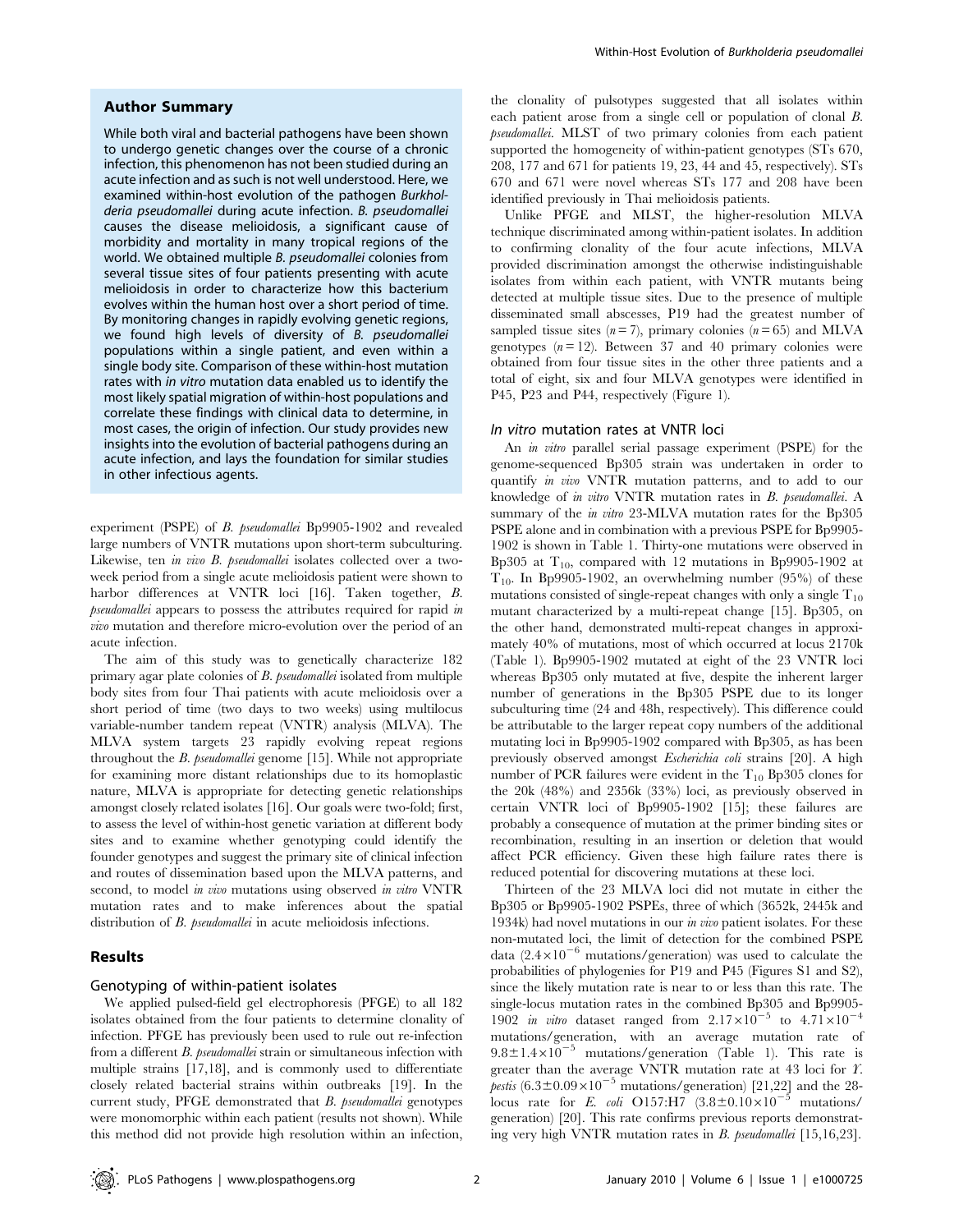

Figure 1. Maximum parsimony phylogenies of Burkholderia pseudomallei isolates derived from four Thai acute melioidosis patients. Phylogenies for patients 19, 23, 44 and 45 are shown in Panels A-D, respectively. Multiple tissue sites from each patient were cultured (e.g. blood, urine, tracheal, wound and pus samples). Where possible, ten colonies from each tissue site were retrieved; isolates were genotyped using a 23-locus multilocus variable-number tandem repeat analysis. In each patient, the numerically dominant genotype was assumed to be the original infecting strain. Specific mutations are displayed alongside each branch (e.g. 3652k-1 refers to a one-repeat deletion at locus 3652k). A single, theoretical, intermediate genotype not observed in our isolate set (Panel D, 20k+1 and 3152k-8) is represented by a solid black square. Asterisks indicate probable founder genotypes. See Figures S1 and S2 for alternative P19 and P45 phylogenies and Table S2 for in vivo mutation rate calculations. doi:10.1371/journal.ppat.1000725.g001

#### VNTR mutation modeling in B. pseudomallei

We compared the patterns of in vitro and in vivo VNTR mutations observed in the combined PSPEs and the four acute melioidosis patients, respectively, with the patterns expected based upon a theoretical model. Vogler and co-workers have proposed a general VNTR mutation model describing the distribution of VNTR mutations involving different numbers of repeats, and have demonstrated its applicability for modeling VNTR mutation patterns in  $E.$  coli and  $\hat{T}$ . pestis [20,22]. We used this model and an observed frequency of 74.3% single-repeat mutations (comprising both insertions and deletions) in our combined PSPEs to construct a theoretical distribution of B. pseudomallei VNTR mutations (Table 1; Figure 2). While the distribution predicted from this model fitted well with the observed number of mutations comprising one-, two-, three- and four-repeats in the combined PSPEs, there were more observed mutations involving greater than four repeats than expected based upon the theoretical model (Figure 2); this circumstance has also been observed in a series of E. coli O157:H7 PSPEs [20]. Several loci (2050k, 3152k, 2170k

and 1764k) had multi-repeat deletions in the Bp305 PSPE, with 2170k exhibiting an elevated number of multi-repeat deletions compared with other loci, an expected finding given the large number of repeats in Bp305 at this locus compared with Bp9905- 1902 (Table 1). A similar large VNTR locus (O157-10) in E. coli O157:H7 PSPEs, which ranged from nine to 66 repeats, contributed to elevated mutation rates in this species [20]. There was a predominance of multi-repeat deletions over insertions in our dataset, particularly at 2170k, although both are theoretically equally likely; this trend was also observed in E. coli and has been hypothesized to be a result of positive selection favoring deletions in large arrays [20].

We characterized earlier time points for all Bp305 lineages containing multi-repeat VNTR mutations using MLVA to identify whether these mutations occurred as single or multiple mutation events (Table S1). The mechanism behind multi-repeat VNTR mutation events is important in determining the probability of the mutation, as both slipped-strand mispairing and recombination have been suggested as mechanisms of multi-repeat VNTR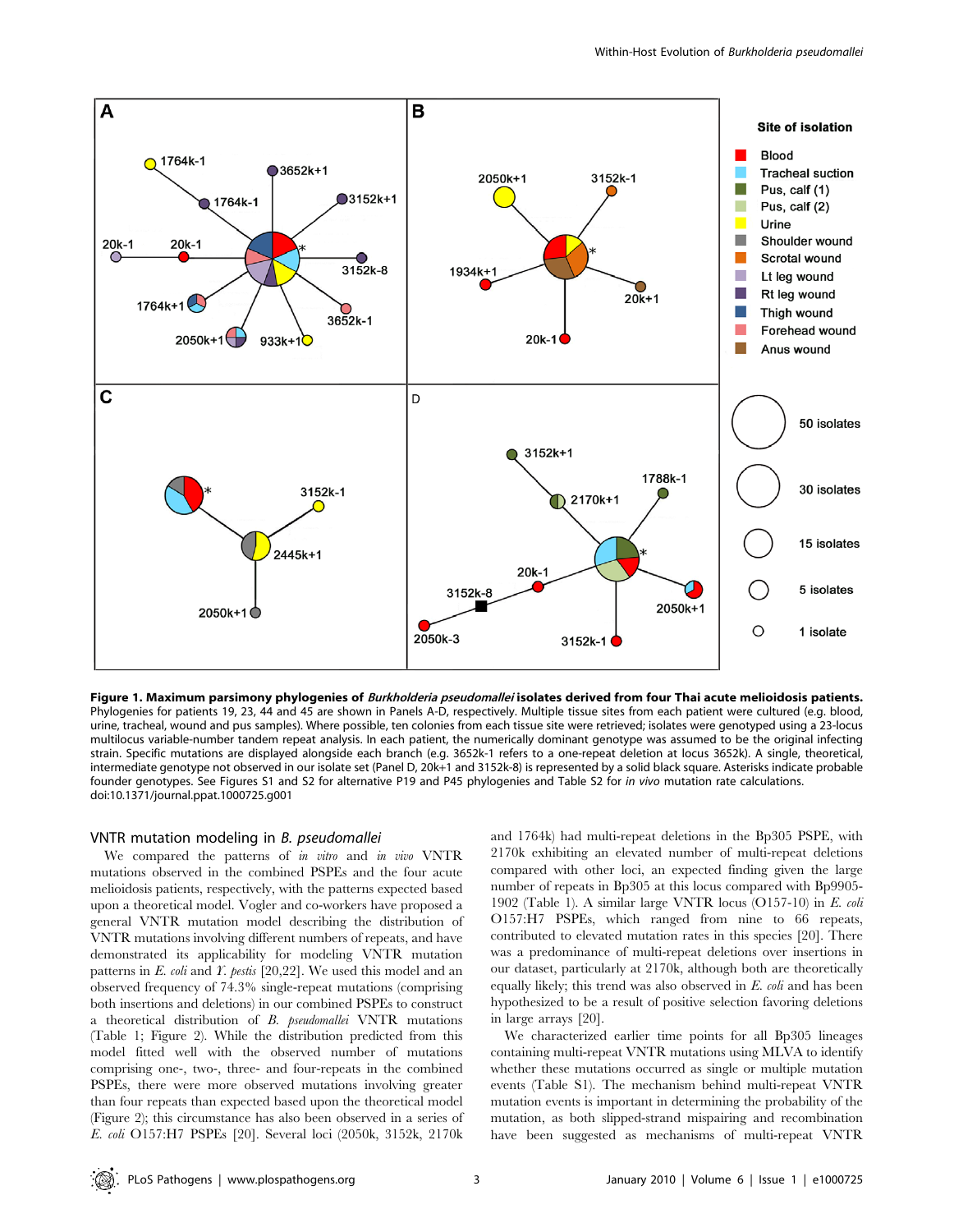Table 1. In vitro mutation rates for 23 Burkholderia pseudomallei multilocus variable-number tandem repeat analysis loci.

| Locus       | Repeat<br>motif<br>(bp) | <b>Mutation rate</b><br>(Bp9905-1902<br>and Bp305<br>combined*) | Repeat<br>copy no. rate<br>(Bp305) | <b>Mutation</b><br>(Bp305)     | Repeat<br>copy no.<br>(Bp9905-<br>1902)** | <b>Mutation rate</b><br>(Bp9905-<br>1902)** | <b>Bp305</b><br>total no.<br>mutations lineages | <b>Bp305</b><br>no. | <b>Bp305</b><br>no.<br>insertions | <b>Bp305</b><br>no. | <b>Bp305</b><br>no.<br>single<br>repeat | <b>Bp305</b><br>no.<br>multi-<br>repeat<br>deletions changes changes |
|-------------|-------------------------|-----------------------------------------------------------------|------------------------------------|--------------------------------|-------------------------------------------|---------------------------------------------|-------------------------------------------------|---------------------|-----------------------------------|---------------------|-----------------------------------------|----------------------------------------------------------------------|
| 2170k       | 9                       | $4.71 \times 10^{-4}$                                           | 41                                 | $6.28 \times 10^{-4}$          | 13                                        | $2.28 \times 10^{-4}$                       | 17                                              | 99                  | 3                                 | 14                  | 9                                       | 8                                                                    |
| 2050k       | 9                       | $1.97 \times 10^{-4}$                                           | 18                                 | $2.93 \times 10^{-4}$          | 17                                        | $5.45 \times 10^{-5}$                       | 8                                               | 100                 | 3                                 | 5                   | 6                                       | $\overline{2}$                                                       |
| 3152k       | 6                       | $1.31 \times 10^{-4}$                                           | 17                                 | $1.48 \times 10^{-4}$          | 24                                        | $1.06 \times 10^{-4}$                       | $\overline{4}$                                  | 99                  | 3                                 | $\mathbf{1}$        | 3                                       | $\mathbf{1}$                                                         |
| 3145k       | 9                       | $2.28 \times 10^{-5}$                                           | 3                                  | ---                            | 14                                        | $6.05 \times 10^{-5}$                       | $\mathbf 0$                                     | 100                 | $---$                             | $---$               |                                         | $-$                                                                  |
| 933k        | 12                      | $3.66 \times 10^{-5}$                                           | 8                                  | ---                            | 14                                        | $5.51 \times 10^{-5}$                       | $\Omega$                                        | 100                 | $---$                             | $---$               | $- - -$                                 | $-$                                                                  |
| 1788k       | 16                      | $2.20 \times 10^{-5}$                                           | $\overline{7}$                     | ---                            | 9                                         | $5.45 \times 10^{-5}$                       | $\Omega$                                        | 98                  | ---                               | $---$               | ---                                     |                                                                      |
| 2815k       | 9                       | $2.17 \times 10^{-5}$                                           | 6                                  | ---                            | 30                                        | $5.28 \times 10^{-5}$                       | $\Omega$                                        | 99                  | $---$                             | $- - -$             | ---                                     |                                                                      |
| 20k         | $\overline{7}$          | $3.02 \times 10^{-5}$                                           | 12                                 | ---                            | 17                                        | $5.28 \times 10^{-5}$                       | $\Omega$                                        | 52                  | $---$                             |                     |                                         |                                                                      |
| 2065k       | 8                       | $2.25 \times 10^{-5}$                                           | 11                                 | $3.93 \times 10^{-5}$          | 17                                        | ---                                         | $\mathbf{1}$                                    | 93                  | $\mathbf{1}$                      | $\mathbf{0}$        | $\mathbf{1}$                            | $\mathbf{0}$                                                         |
| 1764k       | 12                      | $2.20 \times 10^{-5}$                                           | 19                                 | $3.77 \times 10^{-5}$          | 10                                        | ---                                         | $\mathbf{1}$                                    | 97                  | $\mathbf 0$                       | 1                   | $\Omega$                                | $\mathbf{1}$                                                         |
| Average     |                         | $9.77 \pm 1.4 \times 10^{-5}$                                   |                                    | $1.92 \pm 0.24 \times 10^{-4}$ |                                           | $1.59 \pm 2.4 \times 10^{-4}$               |                                                 |                     |                                   |                     |                                         |                                                                      |
| Total       | $-$                     | $\Sigma = 9.77 \times 10^{-4}$                                  | $\overline{a}$                     | $\Sigma = 1.15 \times 10^{-3}$ | $\overline{a}$                            | $\Sigma$ = 7.70 $\times$ 10 <sup>-4</sup>   | 31                                              | ---                 | 10                                | 21                  | 19                                      | 12                                                                   |
| Percent --- |                         |                                                                 | $- - -$                            |                                | $- - -$                                   |                                             |                                                 | $- - -$             | 32.3                              | 67.7                | 61.3                                    | 38.7                                                                 |

PSPE, parallel serial passage experiment.

\*includes instances where one strain did not have any observed mutations for a given locus.

\*\*data from [15] were rescored in the current study and edited accordingly.

doi:10.1371/journal.ppat.1000725.t001

mutations and the expected distribution of mutation types for these two mechanisms is considerably different [20,24]. Importantly, recombination events leading to multi-repeat mutations cannot be modeled accurately using the geometric distribution VNTR model, as this model assumes that only slipped-strand mispairing causes VNTR mutations. By analyzing intermediate generations (backtracking) using glycerol stocks from our Bp305 PSPEs, we were able to ascertain that all of the *in vitro* multi-repeat



Figure 2. Frequency distribution of Burkholderia pseudomallei multilocus variable-number tandem repeat (VNTR) analysis mutations. The predicted geometric distribution model (black) was compared with in vitro (gray) and in vivo (white) VNTR mutation data. The geometric distribution model fits well with observed mutations of between one and four repeats; however, this model is not appropriate for predicting 5+ repeat copy number mutations, as previously observed in Escherichia coli O157:H7 [20]. doi:10.1371/journal.ppat.1000725.g002

deletions likely occurred in a single evolutionary step (Table S1) and, as such, were most likely due to single recombination events rather than large slipped-strand mispairing events. Removal of 2170k, the locus with the greatest number of multi-repeat mutations, from the PSPE data yielded a mutation type distribution that more closely mimicked the expected slippedstrand distribution (results not shown). Due to the likely involvement of recombination in generating multi-repeat mutations greater than four repeats in vivo (i.e. the 3152k eight-repeat mutation occurrences in P19 and P45) the probability of these events are grossly underestimated by the geometric distribution model (Figure 2). Nevertheless, we consider the geometric distribution to be suitable for modeling in vivo mutations that involve one, two, three or four repeat mutations in B. pseudomallei, consistent with the E. coli O157:H7 PSPEs [20].

#### In vivo phylogenetic modeling

Maximum parsimony phylogenies for the within-host isolates from each patient (Figure 1) were evaluated using a combination of in vitro mutation rates (Table S2) and the geometric distribution VNTR model. For P23 and P44, a single possible phylogeny was constructed (Figure 1B and C), whereas multiple parsimonious phylogenies were constructed for P19 and P45. Comparison of alternative P45 phylogenies using the odds ratio approach suggested that the phylogeny in Figure 1D was much more likely than other phylogenies  $(ORs>150;$  Figure S2). In contrast, the P19 phylogeny shown in Figure 1A was only slightly more likely than alternative phylogenies  $(ORs < 20)$ , which were therefore considered equally parsimonious (Figure S1).

#### Founder genotypes and subgroup founders

Identifying the founder genotype enables a better understanding of in vivo spatial distribution of genotypes and potential routes of infection. The founders were initially defined using eBURST, a widely implemented algorithm that assesses divergence from a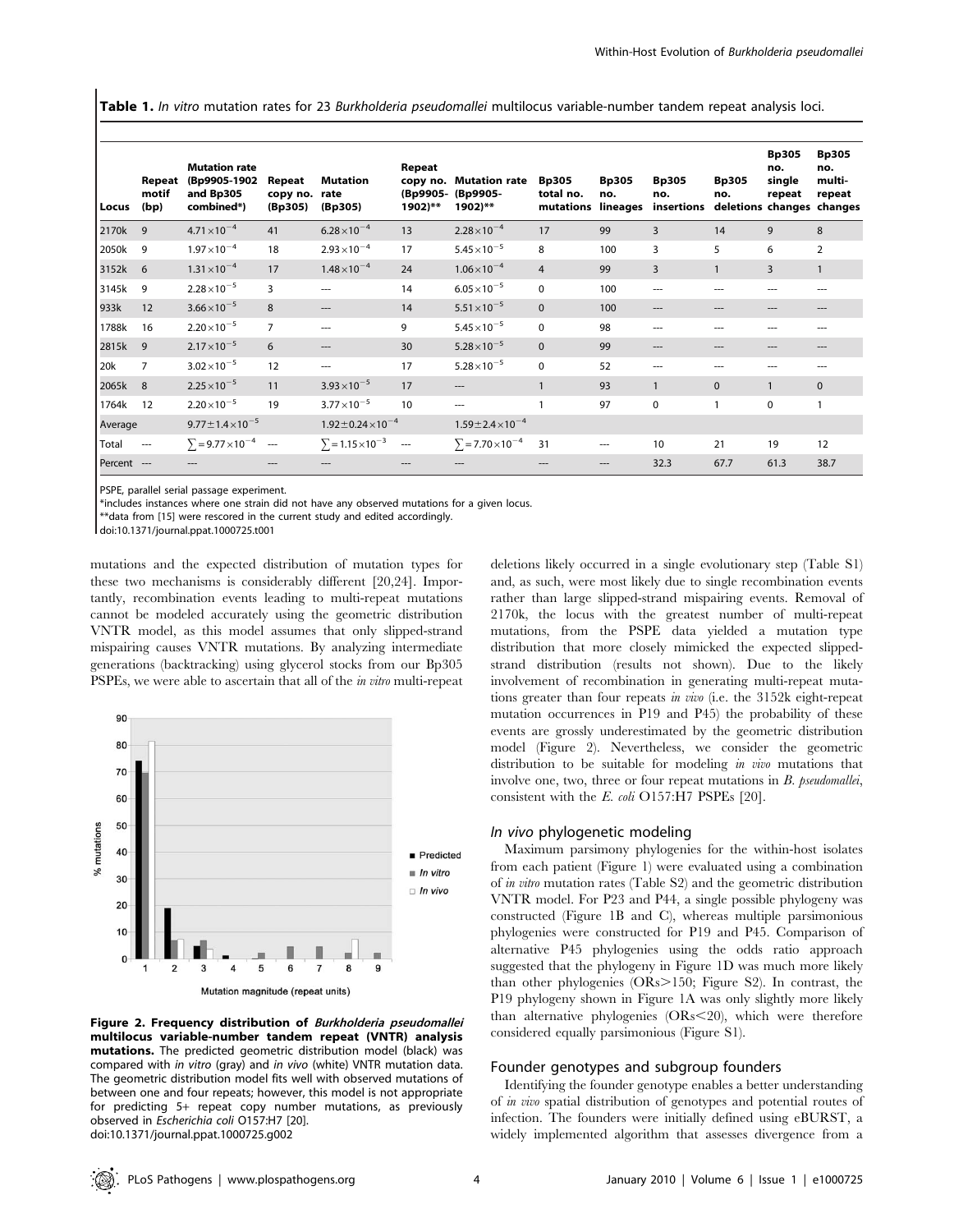founder based upon parsimony principles [25]. eBURST calculates the founder as the genotype with the greatest number of single-locus, and when identical, double-locus variants. In recently diverged populations such as clonally derived in vivo populations, the founder would also be expected to be numerically dominant.

We observed that the eBURST founders were both numerically dominant and were disseminated to the greatest number of tissue sites in P19, P23 and P45, with eBURST bootstrap values of 100, 97 and 94%, respectively (Figure 1A, 1B and 1D). In contrast, eBURST analysis of P44 isolates did not identify the numerically dominant and most spatially distributed genotype as the founder genotype. Instead, eBURST assigned the 2445k+1 genotype (urine and shoulder wound samples) as the founder due to this genotype exhibiting the greatest number of single-locus variants (Figure 1C). Unlike in the other patients, this P44 founder assignment was not strongly supported by eBURST, with only 72% founder bootstrap support. As the eBURST algorithm does not take into account spatial distribution of genotypes, we assigned the genotype with the greatest frequency and degree of spatial distribution as the P44 founder (Figure 1C). We assumed that the P44 2445k+1 genotype was instead a subgroup founder (a clone that has diversified and spawned its own clones) of the larger 'founder' population.

# Comparison of clinical features and disease progression with MLVA data

It was possible to pinpoint the probable site of the initial infection in some of the patients based upon the tissue site exhibiting the greatest degree of genetic diversification from the founder genotype. For instance, the MLVA data indicate that the probable primary site of initial infection in P44 and P45 are the shoulder and calf wounds, respectively (Figure 1C and 1D), consistent with clinical observations (Table 2). The primary site of infection of P23 is more difficult to define as, according to the MLVA data, both the anal and scrotal abscesses are likely, and possibly simultaneous, candidates (Figure 1B). This observation is in agreement with the clinical data, which indicated that this patient had two weeks of progressive anal and scrotal abscesses (Table 2).

Patient 19 developed disseminated melioidosis following a motorcycle accident that resulted in a head injury, left thigh wound and multiple abrasions. Clinically, the most likely site of primary infection was the left thigh, which progressed to necrotizing fasciitis (and was later positive for B. pseudomallei), although entry of B. pseudomallei via the multiple abrasions and inhalation cannot be excluded. Subsequent bacterial dissemination after a period of around one week from the initial thigh wound infection or an alternative, clinically covert focus was associated with positive blood cultures, pneumonia and multiple subcutaneous abscesses. The MLVA profile for 65 colonies from seven sampling sites demonstrated approximately equal levels of genetic divergence from the founder genotype at multiple sites (Figure 1A and Table 2).

Patients 23, 44 and 45 had similar clinical presentations, with a history of an abscess as the primary site of infection followed by bacterial dissemination to other sites in association with clinical deterioration. Patient 23 presented with a two-week history of perianal and scrotal abscesses, and had disseminated melioidosis on admission with cultures positive from blood and urine in addition to positive abscess cultures (Table 2). The MLVA data based on a total of 40 colonies from four samples (Figure 1B) indicated that the founder genotype was present and predominated in the two abscesses as well as in urine and blood, with genetic diversification in all samples. Patient 44 presented with a five-day history of an abscess at the left shoulder, followed by

subsequent bacterial dissemination. MLVA data based on a total of 37 colonies from four samples (Figure 1C) indicated that the putative subgroup founder (2445k+1) was present in the shoulder abscess and urine, whereas the putative founder was identified in the shoulder, blood and lungs. Patient 45 initially presented with acute symptoms (fever and calf abscess) with defervescence five days post-ceftazidime treatment. However, this patient experienced relapse of fever accompanied by respiratory distress approximately two weeks after the B. pseudomallei-positive pus and blood specimens were collected, at which time the tracheal suction isolates from P45 were obtained. These temporally distinct tracheal suction isolates demonstrated the persistence of the founder genotype over this two-week period (Figure 1D). In addition to the founder genotype, a single 2050k+1 mutant was identified in both the tracheal suction isolates and in the blood, but not in the pus samples. These P45 results indicate the persistence of the founder genotype andthe 2050k+1 genotype in the lungs. However, greater numbers of isolates from several tissue sites, including later samples from blood and calf abscess, would be required to confirm this hypothesis.

Interestingly, the P44 founder genotype was not observed among the urine-derived isolates, suggesting potential independent spread of the subgroup founder from its point of origin (i.e. the shoulder wound) to the renal system. A similar subgroup founder in P45 (2170k+1) showed site-specific diversification of calf-derived pus samples. Other potential subgroup founders were identified in P19 (Figure 1A, 20k-1 and 1764k-1) and P45 (Figure 1D, 20k+1), although only a single representative was observed. While no subgroup founders were found in P23, the urine isolates were mostly of a novel genotype, represented by a single repeat insertion at 2050k, with only four of the ten urine isolates sharing the founder genotype. Unlike the P44 urine-derived isolates, no other tissue sites shared the dominant P23 urine genotype (Figure 1B, 2050k+1).

# Discussion

Previous studies defining the proportion of patients with melioidosis that are infected with more than one strain of B. pseudomallei during a single infective episode have utilized PFGE or ribotyping to characterize multiple B. pseudomallei colonies from the same patient [17,26]. While these methods are useful for identifying polyclonal infections, they cannot discriminate among multiple colonies from patients infected with a single strain, as they lack sufficient resolution. These methods are also not definitive indicators of monoclonal infection, particularly if environmental diversity is limited. In a recent study, MLVA was used to characterize ten B. pseudomallei colonies from a single patient with acute melioidosis [16]. The current study sought to expand on this previous work by characterizing in vivo changes in VNTR loci using 182 B. *pseudomallei* obtained from several body sites from four patients with severe acute melioidosis. MLVA provided important insights into the genetic heterogeneity of individual strains of B. pseudomallei by offering fine-scale resolution unattainable using MLST and PFGE, which, similarly to previous studies, were unable to differentiate between within-patient colonies. Indeed, even current next-generation whole genome sequencing (WGS) technologies may prove unfruitful in achieving the resolution of the 23-MLVA approach, due to inherently poor characterization of repeat regions [27], in which much of the genetic variation within this bacterial species is likely to be missed. Additionally, it is currently impractical to perform WGS on such a large number of isolates. As WGS becomes cheaper and more mature, it will be capable of capturing both fine and large scale evolution and will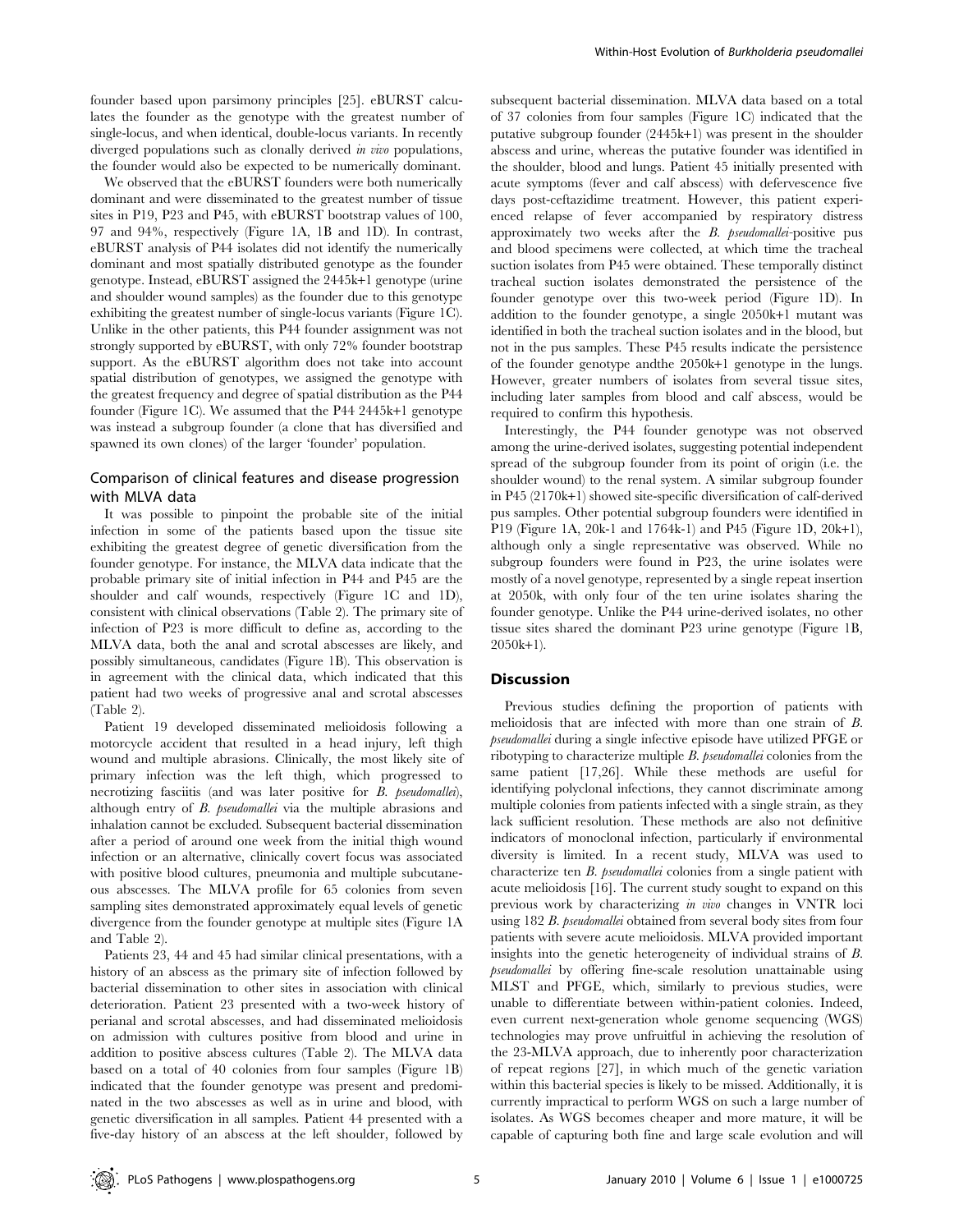Table 2. Within-patient Thai Burkholderia pseudomallei isolates used in this study.

| <b>Patient</b><br>ID | Specimen<br><b>location</b>                                                                                             | Collection<br>date                                                                            | No.<br>colonies                    | Proportion<br>of founder<br>genotypes            | <b>Proposed site</b><br>of primary<br>infection* | <b>Clinical features and outcome</b>                                                                                                                                                                                                                                                                                                                                                                                                                                                                                                                                              |
|----------------------|-------------------------------------------------------------------------------------------------------------------------|-----------------------------------------------------------------------------------------------|------------------------------------|--------------------------------------------------|--------------------------------------------------|-----------------------------------------------------------------------------------------------------------------------------------------------------------------------------------------------------------------------------------------------------------------------------------------------------------------------------------------------------------------------------------------------------------------------------------------------------------------------------------------------------------------------------------------------------------------------------------|
| P <sub>19</sub>      | Blood<br>Tracheal suction<br>Urine<br>Pustule, right leg<br>Pustule, left leg<br>Pustule, forehead<br>Wound swab, thigh | $17$ -Jul-06<br>17-Jul-06<br>$17$ -Jul-06<br>17-Jul-06<br>17-Jul-06<br>17-Jul-06<br>18-Jul-06 | 10<br>9<br>9<br>9<br>10<br>8<br>10 | 9/10<br>7/9<br>7/9<br>4/9<br>8/10<br>5/8<br>9/10 | $\mathsf{x}$                                     | 22 y.o. male, admitted after a motorcycle accident. Day 4<br>developed necrotizing fasciitis with abscess formation in a<br>left thigh wound from which Streptococcus pyogenes was<br>isolated. Blood culture on day 6 was positive for B.<br>pseudomallei (not available for this study). Samples shown<br>here were taken on day 11 & 12 when the patient had<br>disseminated melioidosis with bacteremia, multiple<br>cutaneous abscesses and pneumonia. The left thigh<br>wound was positive for <i>B. pseudomallei</i> at this stage.<br>Patient died from fulminant sepsis. |
| P23                  | Urine<br>Pus, right scrotal abscess<br>Pus, anal abscess<br>Blood                                                       | $20$ -Jul-06<br>20-Jul-06<br>$20$ -Jul-06<br>20-Jul-06                                        | 10<br>10<br>10<br>10               | 4/10<br>9/10<br>9/10<br>8/10                     | $\pmb{\mathsf{x}}$<br>х                          | 60 y.o. diabetic male rice farmer presented with 14 day<br>history of progressive perianal and scrotal abscesses.<br>Blood and abscess material obtained on day 1 was positive<br>for B. pseudomallei (not available for this study). Samples<br>shown here were taken on day 4 when the patient had<br>disseminated melioidosis. Patient died from fulminant<br>sepsis.                                                                                                                                                                                                          |
| P44                  | Tracheal suction<br><b>Blood</b><br>Urine<br>Abscess, left shoulder                                                     | $2-Auq-06$<br>$2-Auq-06$<br>$2-Auq-06$<br>$2-Auq-06$                                          | 10<br>10<br>$\overline{7}$<br>10   | 10/10<br>10/10<br>0/7<br>4/10                    | X                                                | 34 y.o. female rice farmer presented with a five-day history<br>of left shoulder abscess. Abscess pus taken on admission<br>was positive for B. pseudomallei. Samples shown here were<br>taken on day 3 when the patient had disseminated<br>melioidosis. Patient died from fulminant sepsis.                                                                                                                                                                                                                                                                                     |
| P45                  | Pus, calf $(1)$ <sup>a</sup><br>Isolator (blood)<br>Pus, calf (2)<br>Tracheal suction                                   | 1-Aug-06<br>2-Aug-06<br>2-Aug-06<br>20-Aug-06                                                 | 10<br>10<br>10<br>10               | 7/10<br>5/10<br>9/10<br>9/10                     | $\mathsf{x}$                                     | 51 y.o. male rice farmer presented with 7 day history of<br>right calf abscess; two pus samples and blood culture were<br>positive for B. pseudomallei (samples shown). Pneumonia<br>developed on day 19 despite appropriate antimicrobial<br>therapy when a tracheal suction sample was positive for B.<br>pseudomallei (samples shown). Patient taken home by<br>family; outcome unknown.                                                                                                                                                                                       |

\*According to clinical data.

<sup>a</sup>lsolates collected from the same tissue site but at different times.

doi:10.1371/journal.ppat.1000725.t002

supersede our MLVA approach. In the interim, we have demonstrated that MLVA is a powerful method for defining fine-scale epidemiological patterns over short-term in vivo passage.

The pathophysiology of melioidosis is poorly understood due to the frequent lack of obvious inoculation site or recent trauma, the broad and inconsistent nature of symptoms between individuals, and the fact that almost any body site can become involved during an infection [28,29]. Compounding this difficulty, differences in disease characteristics are likely conferred by both host and pathogen factors. As genetic plasticity is a hallmark of the B. pseudomallei genome, one of our goals was to better understand the extent to which the infecting isolate underwent genetic change in vivo. In addition, we wanted to compare the genetic changes identified by MLVA against detailed clinical features to determine the ability for MLVA to predict the primary site of inoculation. There was general concordance between clinical and genetic approaches for three of the four melioidosis patients (P23, P44 and P45), all of whom developed one or more clinically defined and circumscribed abscesses prior to bacterial dissemination and clinical deterioration. Dissemination of the founder genotype was observed in these three patients, with genetic variants identified both in the primary infection focus and in putatively seeded sites. On the other hand, P19 had a more complex clinical history that was suggestive of infection of a thigh wound inflicted during a motorbike accident. While the thigh wound was the most plausible primary focus, the clinical data were unable to exclude simultaneous B. pseudomallei inoculation of numerous superficial epidermal abrasions. By applying PFGE and MLST to the P19 isolates, it was demonstrated that multiple inoculation events were unlikely given the monoclonal nature of the infection. Using MLVA, we obtained approximately equal levels of divergence from the founder genotype, and it was not possible to identify a tissue site consistent with the primary site of infection. The MLVA data for P19 suggested two hypotheses; firstly, that the founder genotype present in the primary inoculation site (e.g. the thigh wound) may have disseminated to numerous secondary sites prior to subsequent genetic diversification. Alternatively, an inhalation event may explain founder genotype dissemination to multiple tissues. However, an inhalational route of exposure is inconsistent with clinical progression in P19, as inhalational melioidosis in Thai patients is commonly associated with fulminant pneumonia within 24 hours of exposure [30]. Therefore, the MLVA pattern and clinical data for P19 are suggestive of dissemination of the founder genotype following primary inoculation of a single focus (i.e. thigh wound) of infection. The complexity of the MLVA pattern in this patient may also be a function of the greater number of tissue sites, and hence colonies, obtained from this patient. To resolve the precise route of infection with MLVA, earlier isolates from multiple tissue sites, especially from the necrotizing thigh wound, would have been necessary. Taken together, these data demonstrate that both clinical and genotype data can be used to determine the site of primary infection, but also highlight the need for even more intense sampling of tissue sites over multiple time periods in complex clinical cases.

We observed an interesting pattern in the urine MLVA genotypes derived from P23 and P44, which were predominantly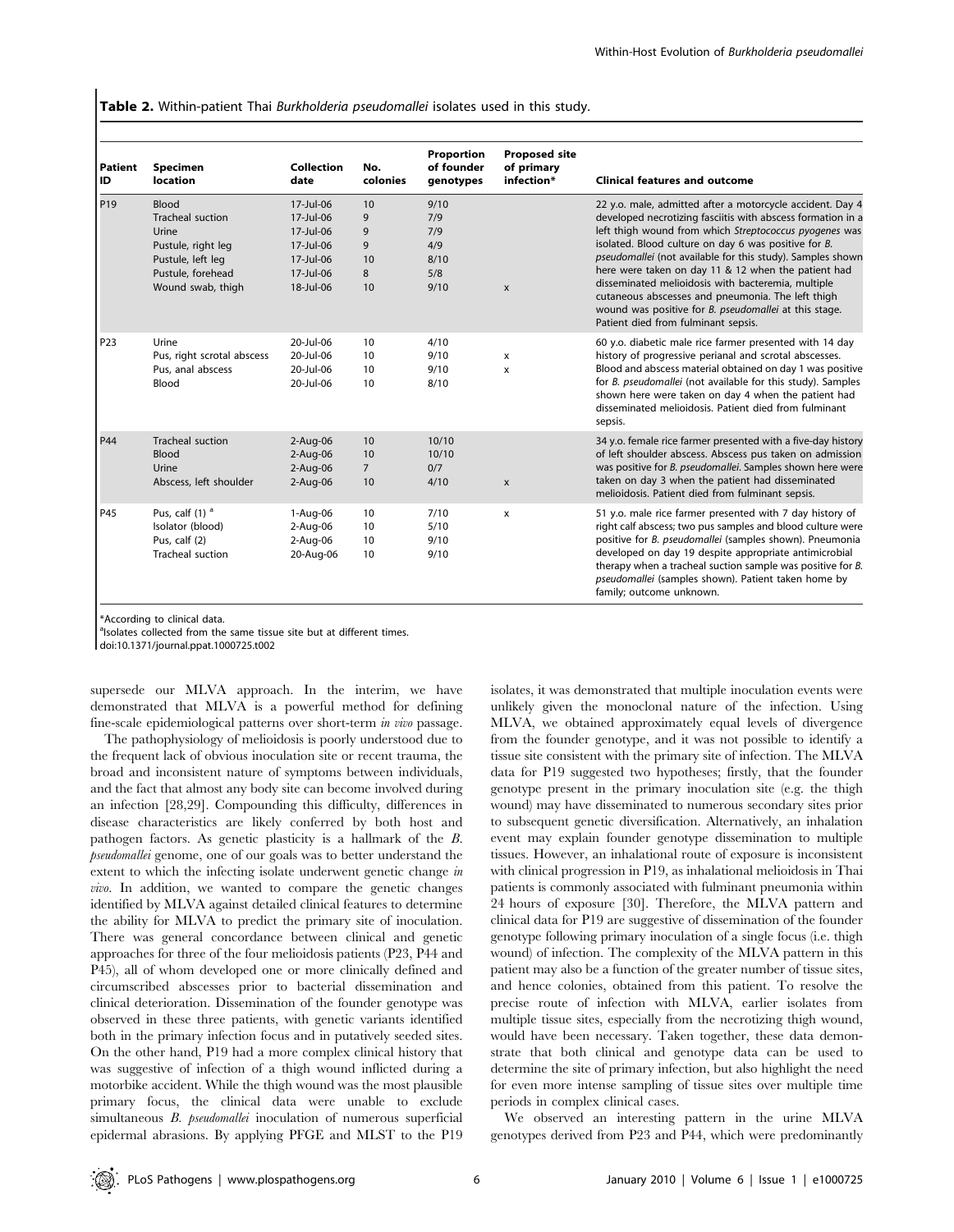genetically distinct from their putative founder populations. Six out of ten urine isolates from P23 had a genotype that was not observed in other tissues. Similarly, the seven urine isolates from P44 comprised two genotypes, one of which was not found in other tissues. It is unclear why the urine isolates were distinct from the founder genotype in these patients. These urine-derived genotypes may have migrated from unsampled organs and tissue sites, or may indicate tissue compartmentalization (segregation) of B. pseudomallei in the renal system. For example, the 2445k+1 genotype (urine and shoulder isolates) in P45 may have arisen following transit of a shoulder wound isolate to the renal system via the bloodstream. The possibility of independent growth in the urinary tract system after segregation is supported by the lack of correlation between counts of the organism in blood and urine [31]. An alternative hypothesis for these segregated MLVA profiles is that the infecting inoculum contained multiple genotypes, and a secondary genotype was more fit for survival in the kidneys; however, the identical PFGE patterns observed for all isolates from P23 and P44 does not support this alternate hypothesis. Therefore, the renal system may play a more significant role in melioidosis pathogenesis than presently appreciated. Unfortunately, due to the poor outcomes of the acute melioidosis patients from this study, it was not possible to collect temporal isolates from these three patients. Further studies using greater numbers of temporal isolates from multiple tissue sites are needed to test the compartmentalization hypothesis of urine samples.

Patient 45 was the only patient in our study that afforded temporal comparison of genotypes in vivo. Isolates from a tracheal suction were collected two weeks after the initial isolates were obtained, following the development of pneumonia despite antimicrobial therapy. The MLVA results indicated that the tracheal isolates mostly harbored the founder genotype, but also shared a second genotype with blood isolates collected two weeks earlier, suggesting not only persistence of the founder genotype throughout the course of the infection but the possibility of seeding of *B. pseudomallei* into the lungs (via the bloodstream) from an unsampled tissue site. Potential tissue compartmentalization was also observed in P45, where calf abscess samples appeared to segregate from blood and tracheal samples (Figure 1D). As in P23, we did not find evidence for multiple genotypes in the infecting inoculum, which is based upon our observation of identical PFGE profiles from all P45 isolates. This segregation of MLVA genotypes was an unexpected finding that suggests potential independent evolution of the calf abscess isolates and the contribution of an auxiliary, unsampled tissue site (e.g. the spleen) to bloodborne, and ultimately lung, diversity.

In order to understand in vivo mutation rates and patterns, we undertook an in vitro mutation experiment of Bp305 and combined these data with a previous PSPE on Bp9905-1902 [15]. While one-, two- three- and four-repeat mutations appeared to fit well with a general VNTR mutation model [20], the likely contribution of recombination in generating B. pseudomallei VNTR mutations comprising five or greater repeats rendered it difficult to accurately model multi-repeat mutations in vitro and in vivo. This difficulty is exemplified by estimates of the number of generations required to attain the eight-repeat deletion at locus 3152k, a mutation observed in vivo in both P19 and P45. According to the general VNTR mutation model and our in vitro B. pseudomallei VNTR mutation rates, the 3152k-8 event would be expected to occur every  $1.4 \times 10^8$  generations (95% confidence interval:  $3.5 \times 10^6$  to  $7.4 \times 10^8$  generations; Table S2); however, given the short time scale of infection, this

number of generations is not biologically possible. As such, it is tempting to speculate that the in vivo mutation rate is potentially much greater than witnessed in vitro; however, the involvement of recombination events occurring at unknown rates, as well as three subculturing events prior to in vivo isolate characterization, complicates any such conclusions. While we were unable to directly compare the relative rates of *in vitro* and *in vivo* mutation due to the use of different strains from the patients and in the PSPEs, future PSPEs on the in vivo isolates could shed light on potential locus-based differences in these strains and may more accurately model the in vivo mutation events described in this study. The combined PSPE data will prove useful in future in vivo evolution studies of B. pseudomallei, such as for determining in vivo generation times in temporally-related isolates.

The 23-MLVA markers, which are predominantly intergenic and thus presumably selectively neutral, represent only a fraction of the loci that contribute to B. pseudomallei diversity. VNTRs not used in our 23-MLVA scheme, including those in coding regions or VNTRs that affect transcription, are important for understanding bacterial fitness in different niches within the human host. Analysis of other genetic markers encoding virulence factors, antimicrobial resistance, or genes involved in enhanced invasion, evasion and mutability would shed insights into pathogen adaptability under immune and drug pressures and could be observed using WGS. For instance, horizontal gene transfer within genomic islands that encode proteins involved in virulence, tissue tropism, and persistence probably influence ecological establishment and clinical outcome [11,13,14]. Sam et al. [32] recently demonstrated heterogeneity in antibiotic susceptibilities of a small number of isolates from a single patient. Our large collection of in *vivo* isolates provides an opportunity to expand on the Sam et al. study and build upon our current limited knowledge in this field of melioidosis research. Other avenues of investigation using an in vivo evolution approach include examining the bacterial factors behind chronic persistence of melioidosis, or the involvement of co-infections, such as the group A Streptococcus co-infection observed in P19, in generating genetic diversity in B. pseudomallei during acute and chronic melioidosis.

It is recognized that there are potential criticisms of our approach. Firstly, only a maximum of ten colonies per tissue site were obtained, resulting in sampling bias towards more dominant genotypes and potentially overlooking minor genotypes within samples. Secondly, there are known differences in B. pseudomallei growth rates and population size between different anatomical sites. We sampled essentially identical numbers of colonies from each anatomical site and did not take into account the inherently higher genetic variation at a high bacterial load (e.g. respiratory secretion and pus) versus a low bacterial load site (e.g. blood) [33]. Such differences in replication rates may have an impact on the prediction of the founder genotype. While we used eBURST principles to predict the founder (i.e. the most numerically dominant genotype with the greatest number of single-locus variants), more detailed analyses are required to verify these founder assignments, such as animal model studies or phylogenetic outgroup rooting with a closely related environmental isolate. Thirdly, the identification of anatomical sites with low prevalence of the founder genotype, such as observed in the P23 and P44 urine sites, could feasibly arise by chance. Unfortunately, we were unable to apply meaningful confidence intervals to our small dataset to determine whether the low prevalence of founder genotypes in the urine-derived isolates from P23 and P44 were significant, and therefore we cannot rule out stochastic factors contributing to these observations. Lastly, many samples were taken several days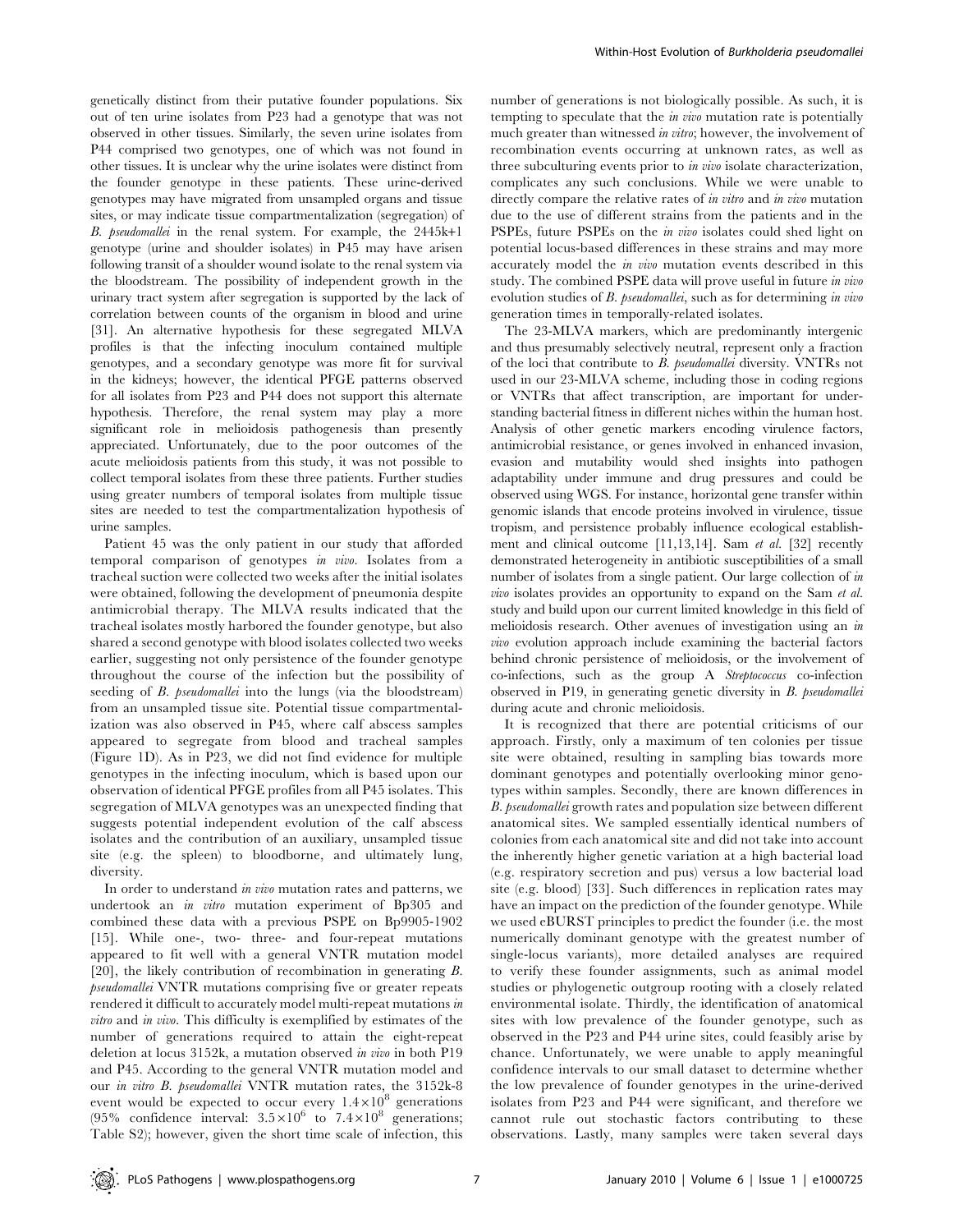after onset of symptoms and sampling time points were not consistent across the patient group. Despite these shortcomings, this study is the first of its kind to explore acute infection in such depth and many of these issues were not known at the commencement of the study. Based upon our observations, we recommend that future work in this field should attempt to reduce the effects of genotype bias by using greater numbers of isolates from a single tissue site, including larger numbers of study patients, and aiming for the collection of temporal isolates from the same tissue site/s, in order to more rigorously test in vivo pathogen evolution hypotheses.

In conclusion, the current study is the first to employ fine-scale genotyping on a comprehensive in vivo isolate collection derived from acute infections. Given the remarkable genetic diversity of B. pseudomallei within a single tissue site at a single time point, this investigation highlights the rapid genetic modification and potential for adaptability of B. pseudomallei to niches within the human host. The ability for *B. pseudomallei* to diversify over a short time frame has substantial implications for our understanding of treatment, eradication and prevention of melioidosis. Our findings are not only of interest to melioidosis researchers, but will likely have major impact in the food safety, clinical and microbial forensic communities. For example, the use of limited numbers of reference strains in an epidemiological context should be questioned in light of our study. We recommend that sampling and genetic characterization of several isolates from both the source and the host, or carrier, becomes the standard for such investigations in order to account for inevitable evolutionary processes.

# Methods

## Ethics statement

Informed written consent has previously been obtained from each subject enrolled into the study [17].

#### Study subjects and specimen processing

The four study subjects with acute melioidosis described herein (patients 19, 23, 44 and 45) represent a subset of patients recruited into a prospective study that defined rates of polyclonal B. pseudomallei infection. Patients were admitted between June and August 2006 to a hospital in Ubon Ratchathani, northeast Thailand [17]. In brief, patients with suspected melioidosis were sought during twice-daily ward rounds of the medical and intensive care wards and multiple samples were taken from suspected cases. A 15mL blood sample was taken and divided between a BacT/ALERT® FA bottle (BioMérieux, Durham, NC) for standard culture (5mL), and an Isolator 10 lysis centrifugation tube (Oxoid, Basingstoke, Hampshire, UK) (10mL). Samples were taken for culture of sputum/tracheal aspirate, throat swab, urine, pus or surface swab from wounds and skin lesions as appropriate.

The objective of our culture techniques was to achieve single B. pseudomallei colonies on primary agar plates that had been directly inoculated with the clinical sample [17]. Briefly, clinical specimens were spread-plated onto Ashdown agar [34]. Colonies suspected to be B. pseudomallei were tested using an oxidase test and subsequently confirmed with a B. pseudomallei-specific latex agglutination test [17]. Ten primary plate colonies were picked from each sample positive for B. pseudomallei and saved to independent freezer vials; all colonies were picked if fewer than ten were present. Each colony was stored at  $-80^{\circ}$ C and subcultured a total of three times prior to DNA extraction for MLVA.

The four patients were selected from patients with four or more samples positive for *B. pseudomallei*. The number of primary colonies per patient ranged from 37 to 65, and the total number tested was 182. The clinical history of the four cases is summarized in Table 2. All four patients had disseminated melioidosis. Three patients died in hospital, and the fourth was seriously ill when taken home by relatives and his outcome is unknown.

#### DNA isolation

Genomic DNA (gDNA) was extracted from clinical B. pseudomallei isolates propagated on Luria-Bertani agar (Becton Dickinson, Franklin Lakes, NJ) for 48 h at  $37^{\circ}$ C using the DNeasyTM 96 Tissue Kit (Qiagen Inc., Valencia, CA) according to the manufacturer's protocol. A 5% chelex-100 (BioRad, Hercules, CA) extraction protocol [35] was used to isolate gDNA from B. pseudomallei 305 (Bp305) PSPE isolates (see 'In vitro mutation rates of VNTRs in B. pseudomallei' below for isolate descriptions). Qiagen-extracted gDNA was quantified fluorimetrically (Spectra-Max Gemini; Molecular Devices, Sunnyvale, CA) and diluted to 500 pg/ $\mu$ L in molecular grade H<sub>2</sub>O (Invitrogen, Carlsbad, CA); chelex-extracted gDNA was diluted 1:9 in molecular grade  $H_2O$ .

## Genotyping

Multilocus sequence typing (MLST) was undertaken on two primary colonies from each of the four patients. MLST was performed according to Godoy et al. [36]. To improve amplification robustness for the gmhD locus, we used modified amplification primers [18]. New sequence types (STs) were submitted to the B. pseudomallei MLST database (http://bpseudomallei.mlst.net/). Pulsed-field gel electrophoresis was performed on all 182 primary plate colonies, as previously described [18].

MLVA based on 23 predominantly intergenic, and hence presumed to be selectively neutral, VNTR loci was performed on all colonies as previously detailed [15,23], with the exception of an increase in betaine (Sigma-Aldrich, St Louis, MO) concentration in the multiplex PCRs from 1.2 to 2.0M. Briefly, MLVA involved multiplexed PCR amplification of VNTR regions using differentially labeled fluorescent primers. Following amplification, the PCR products were diluted 1:25 in molecular grade  $H_2O$ , denatured in HiDiTM formamide (Applied Biosystems, Foster City, CA) and subjected to capillary electrophoresis using a 3730xl DNA Analyzer (Applied Biosystems). Size determination was carried out relative to an internal  $\text{LIZ1200}^{\circ}\text{\text{}}$  ladder (Applied Biosystems) and GeneMapper version 4 software (Applied Biosystems) was used for peak analysis [15,16]. All data were independently double-scored by two researchers.

## In vitro mutation rates of VNTRs in B. pseudomallei

A  $\sim$ 27,000 generation parallel serial passage experiment (PSPE) was carried out to determine in vitro mutation rates for the 23 VNTR loci used in the MLVA. Such estimates can be used to facilitate phylogenetic analyses of isolates cycling in vivo [22]. While a PSPE has been carried out on B. pseudomallei Bp9905-1902 [15] we sought to provide a more robust estimate of VNTR mutation rates for *B. pseudomallei* by adding another isolate to the PSPE dataset. The genome-sequenced Bp305 (GenBank: AAYX00000000; http://www.ncbi.nlm.nih. gov/nuccore/AAYX00000000) was selected for this purpose.

One whole colony of  $Bp305$   $T_0$  (timepoint zero) was resuspended in 1 mL trypticase soy broth (TSB; Becton Dickinson) and 100 separate loopfuls were used for subculture onto 100 new trypticase soy agar (TSA) plates  $(T_1)$  to establish 100 independent lineages. All Bp305 lineages were incubated at  $37^{\circ}$ C for 48 hours; in contrast, the PSPE lineages from Bp9905-1902 were subcultured at 24 h intervals. The difference in culture time between the two isolates was taken into account in all mutation rate estimates.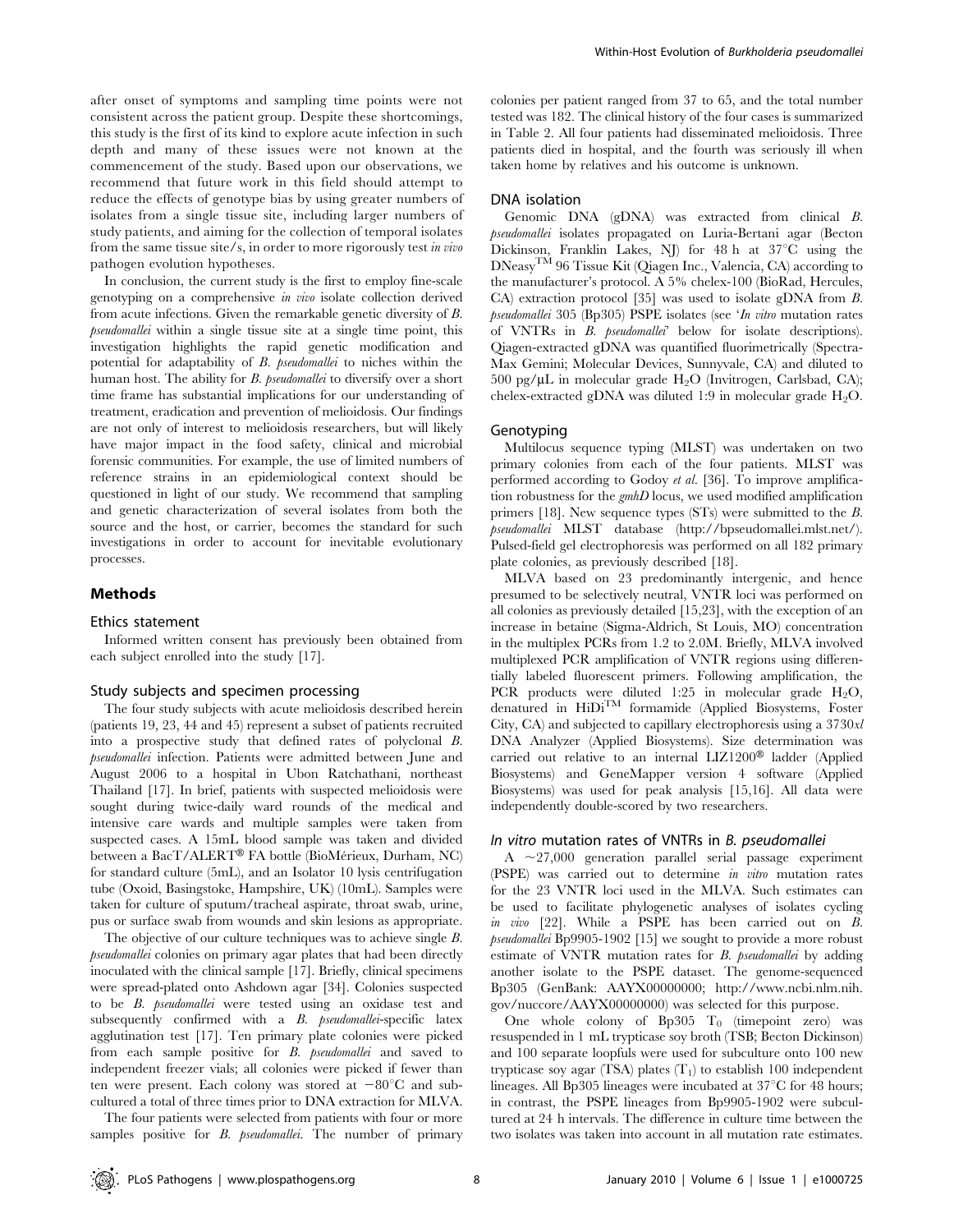A single, randomly chosen half-colony from each Bp305 lineage was subcultured on TSA to create  $T_2$  and incubated as described above. This process was iterated eight additional times until  $T_{10}$ was reached. The half-colonies not used for subculture were suspended in 1X TSB with 20% sterile glycerol and stored at  $-80^{\circ}$ C to facilitate backtracking of mutation occurrence. DNA was extracted (as described in 'DNA isolation' above) from the original  $T_0$  suspension and all one hundred  $T_{10}$  isolates, and genotyped with MLVA. In instances where VNTR mutants were identified at  $T_{10}$  (i.e. VNTR sizes from  $T_{10}$  did not match data from  $T_0$ ), isolates from earlier timepoints of the corresponding lineage were subcultured and characterized by MLVA to ascertain whether the mutation was the result of a single- or multi-step mutation event (Table S1).

To calculate the number of generations in a 48 h colony, a randomly chosen  $T_0$  colony was subjected to a tenfold serial dilution, ranging from  $10^{-1}$  to  $10^{-8}$ . One hundred microliters of each dilution was plated onto TSA and incubated for 48 h prior to colony counting. Based on these counts, approximately  $1.69\times10^8$ cells were present in one 48 h Bp305 colony, corresponding to 27.3 generations per 48 h colony, assuming each colony arose from a single cell. To determine per-locus mutation rates, the observed mutations at each locus for both Bp305 (this study) and Bp9905-1902 [15] were divided by the total number of generations for each isolate.

## Construction of phylogenies

For our study, a maximum parsimony method was chosen over other phylogenetic modeling methods (distance, maximum likelihood and Bayesian analysis) as maximum parsimony assumes a minimum number of mutational steps in estimating the evolutionary history, making it appropriate for modeling simple datasets such as clonally related *in vivo* populations [37]. The program eBURST v3 (http://eburst.mlst.net/) is a parsimonybased method that is widely used to determine the genetic relatedness of bacterial populations that have diverged over short evolutionary time spans based upon MLST data [25]. However, eBURST analysis is not limited to MLST and can be used with other datasets, such as MLVA data, when examining closely related isolates. Therefore, we used the 'population snapshot' feature of eBURST to identify founder genotypes and to define the population structure in the four in vivo within-host populations. eBURST predicts the founder genotype as the genotype with the greatest number of single-locus variants (and, where necessary, double-locus variants); often, the founder genotype is also numerically dominant [25].

Once the founder genotypes and population structure for the patients were determined using eBURST, we applied the general VNTR mutation model proposed by Vogler and co-workers [20,22] to quantify the probability of mutations observed within both eBURST-derived and alternative maximally parsimonious phylogenies. The two B. pseudomallei PSPEs were used to determine mutation rates at loci mutated in vivo. In instances of multi-repeat mutations, the probabilities of single versus stepwise mutation events were compared using respective in vitro mutation rates. The products of the probabilities of each mutational event for all parsimonious phylogenies were determined, and the likelihood of each phylogenetic scenario was compared with an odds ratio, allowing the most likely phylogeny to be compared to eachalternative phylogeny [22,38]. For each patient, the most likely phylogeny is presented; refer to Figures S1 and S2 for alternative phylogenies for P19 and P45, respectively.

## Supporting Information

Figure S1 Comparison of alternative in vivo Burkholderia pseudomallei population phylogenies for P19. Using in vitro variablenumber tandem repeat (VNTR) mutation rates (Figure 2 and Table S2) to model the probability of in vivo mutations, phylogeny A was found to be more likely than alternative phylogenies B, C and D. However, the odds ratios for the alternative phylogenies were small, between 3.87 and 15, so we considered these four phylogenies to be approximately equally parsimonious. Although it has the highest odds ratio, phylogeny D best reflects patterns of in vivo evolution in this patient according to mutational backtracking. In addition, phylogeny D does not relate the 1764k-1 and 1764k-2 or 20k-1 and 20k-2 genotypes, consistent with these genotypes occurring independently at different tissue sites. Asterisks indicate the founder genotype; colors and circle sizes are described in Figure 1.

Found at: doi:10.1371/journal.ppat.1000725.s001 (0.41 MB DOC)

Figure S2 Comparison of alternative in vivo Burkholderia pseudomallei population phylogenies for P45. Unlike in P19 (Figure S1), alternative phylogenies for P45 contain differences in the number of character-state changes and thus were constructed without tree length restriction. In panels B and C, 2050k-3 was modeled as multi-step mutations, allowing a greater number of permissible character state changes compared with phylogeny A. Using in vitro variable-number tandem repeat (VNTR) mutation rates (Figure 2 and Table S2) to model the probability of all in vivo mutations, phylogeny A was found to be more likely than the alternative phylogenies (panels B and C), with odds ratios for the alternative phylogenies of 176 and 3,110,404, respectively. Consistent with this ranking, phylogeny A most accurately reflects the in vivo evolution as theoretical, intermediate genotypes (represented by a solid black square) from phylogenies B and C were not observed in our isolate set. Multi-step mutants of 3152k-8 were not modeled in P45 due to the highly unlikely possibility of multi-step mutations contributing to this mutation state (see Table 1 and Figure 2 for further explanation), which was in concordance with mutational backtracking that showed this mutation most probably occurred in a single step. Asterisks indicate the founder genotype; colors and circle sizes are described in Figure 1.

Found at: doi:10.1371/journal.ppat.1000725.s002 (0.32 MB DOC)

Table S1 Mutational backtracking of Burkholderia pseudomallei strain 305 (Bp305) lineages from a parallel serial passage experiment. One hundred Bp305 lineages were examined at timepoint 10 (T10) using multilocus variable-number tandem repeat analysis (MLVA). Thirty lineages possessed MLVA mutants at T10. In these lineages, Bp305 from previous timepoints were characterized by MLVA to identify the timepoint and mechanism of mutation (i.e. single-step or multi-step). Fields marked with '---' represent data points that were not analyzed by MLVA. \*DNA extractions and MLVA typing for timepoints T0 and T10 were conducted at the time of passage. For timepoints T1-T9, an additional subculture was carried out prior to MLVA genotyping. These genotypes could represent mutations that occurred following this additional passage step.

Found at: doi:10.1371/journal.ppat.1000725.s003 (0.55 MB DOC)

Table S2 In vivo variable-number tandem repeat (VNTR) mutations observed in the four melioidosis patients, their probabilities of occurrence and the theoretical number of enerations for observing those mutations. <sup>a</sup>Calculated using